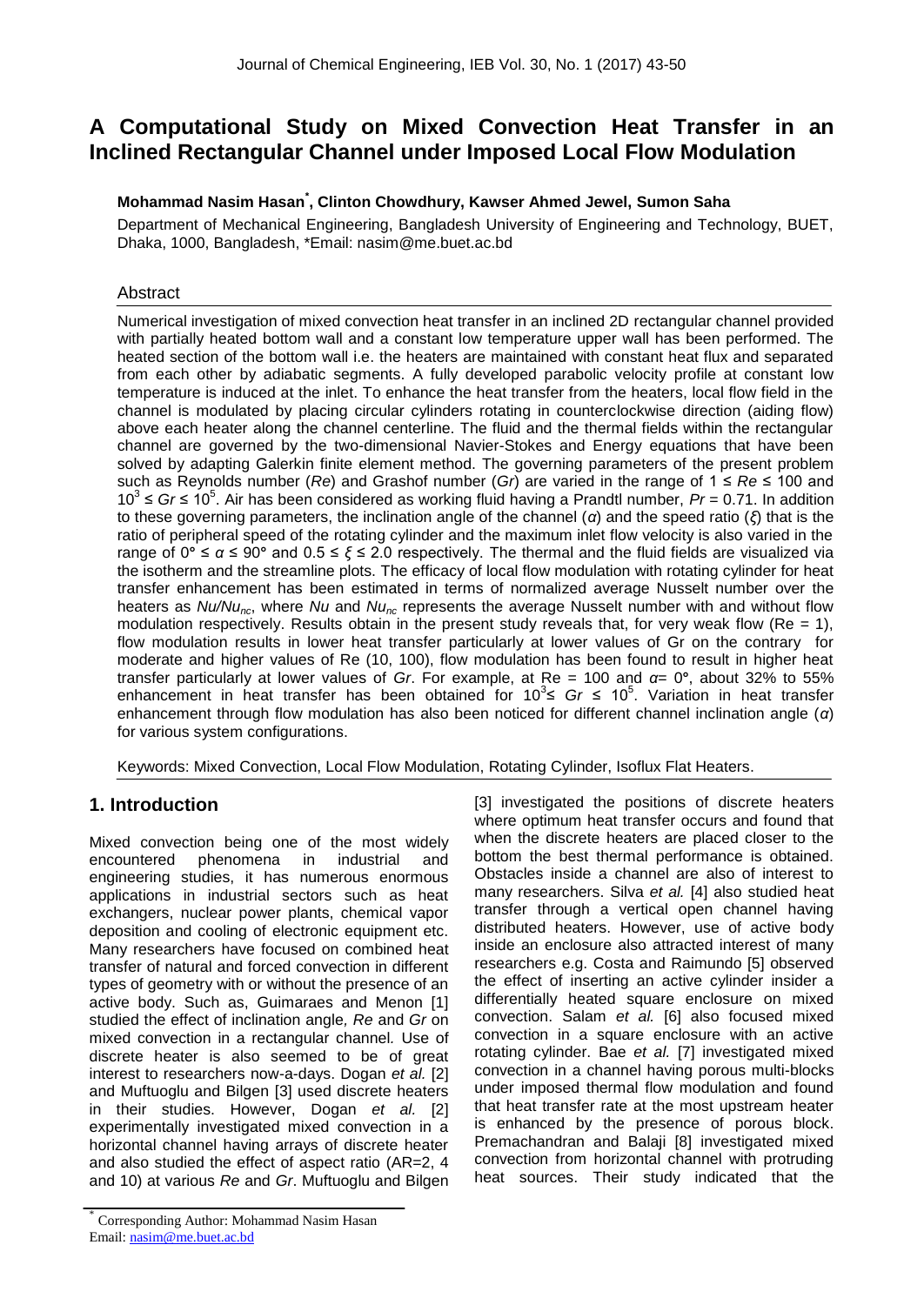temperature was a nonlinear decreasing function of increasing Re and a linear decreasing function of increasing Gr. Furthermore, Sharma *et al*.[9]investigated flow structure and heat transfer characteristics in a baffled grooved channel, differentially heated from the sides and showed that for maximum heat transfer enhancement the optimum height of the baffle should be above 0.50 at any location. Rahman *et al*. [10] studied mixed convection in an open channel with a square cavity which has partially or fully heated on left side. Active modulation of flow inside a channel is recently given much more importance. Recently, Takahashi *et al.*  [11] studied the effect of inserting a rotating cylinder in a channel and found an effective way to achieve heat transfer enhancement by dynamic flow control method. Further, Billah *et al.* [12] also studied mixed convection in a channel through active flow modulation using a circular cylinder which was rotating in either clockwise or counter-clockwise direction and found strongly dependency on type of configuration and rotation of cylinder of heat transfer.

From the above literature review, it is evident that mixed convection heat transfer inside an inclined rectangular channel having partially heated bottom wall i.e. multiple discrete heaters with local flow modulation through rotating cylinders has not been studied yet. Therefore, this work emphasized on the effect of rotating circular cylinders in aiding flow configuration of an inclined rectangular channel having multiple discrete heaters in its bottom wall. Further, the effect of various governing parameters such as Reynolds number (*Re*), Grashof number (*Gr*), cylinder speed ratio (*ξ*) and channel inclination angle(*α*) has been studied extensively.

#### **2. Mathematical Model**

A two-dimensional rectangular channel of length L, height H, being at inclination angle  $\alpha$  with the horizontal and having three rotating circular cylinders (diameter 0.5H) is chosen for the present study as illustrated in Fig. 1. The length of the channel is considered to be  $L = 9H$  and three discrete isoflux (q') flat heaters of finite length ( $B =$ H) are placed along the bottom wall at  $x_1 = 2H$ ,  $x_2 =$ 4H andx<sub>3</sub> = 6H while the rest of the lower wall is kept adiabatic. The upper wall of the channel is maintained at constant low temperature,  $T_c$ . To induce local flow modulation, three adiabatic rotating cylinders are centrally placed over each of the isoflux heaters along the channel centerline  $(y_c = 0.5H)$ . Air is entering the channel through the inlet with constant low temperature  $(T = T_c)$  with a fully developed parabolic profile having maximum velocity, *Umax* at the channel centerline as shown in Fig. 1.



Fig.1.Schematic view of the considered mathematical model

The present study was conducted by considering the system to be laminar, incompressible and steady-state. The flow is assumed to be twodimensional inside the cavity. Dimensionless governing equation in pressure-velocity formulation can be obtained by using the following dimensionless variables

$$
X = \frac{x}{H}, Y = \frac{y}{H}, U = \frac{u}{U_{max}}, P = \frac{p}{\rho_0 U_{max}}, \xi = \frac{V_p}{U_{max}} \theta = \frac{T - T_0}{\frac{q'B}{D_T}}, \qquad (1)
$$

where, x, y are the dimensional Cartesian coordinates, X and Y are the non-dimensional Cartesian coordinates, u, v are the dimensional velocity components in the x and y-directions respectively, U and V are the non-dimensional velocity components in the X and Y directions respectively, p is the dimensional pressure and P is the non-dimensional pressure,  $D_T$  is thermal diffusivity of the fluid, T is the dimensional temperature and θ is the non-dimensional temperature,  $U_{\text{max}}$  is the maximum velocity of the air at the inlet and  $v_p$  is the peripheral speed of the rotating cylinders. Considering the Oberbeck-Boussinesq approximation for buoyancy and assuming all fluid properties are constant, the dimensionless Navier-Stokes and Energy equations in pressure-velocity formulation for a Newtonian fluid for the above dimensionless variables can be written in Eqs. (2-5).

$$
\frac{\partial U}{\partial X} + \frac{\partial V}{\partial Y} = 0,\tag{2}
$$

$$
U\frac{\partial U}{\partial X} + V\frac{\partial U}{\partial Y} = -\frac{\partial P}{\partial X} + \frac{1}{Re} \left( \frac{\partial^2 U}{\partial X^2} + \frac{\partial^2 U}{\partial Y^2} \right) + \frac{Gr}{Re^2} \sin(\alpha)\theta, \tag{3}
$$

$$
U\frac{\partial U}{\partial X} + V\frac{\partial U}{\partial Y} = -\frac{\partial P}{\partial Y} + \frac{1}{Re} \left( \frac{\partial^2 V}{\partial X^2} + \frac{\partial^2 V}{\partial Y^2} \right) + \frac{Gr}{Re^2} Cos(\alpha)\theta, \tag{4}
$$

$$
U\frac{\partial\theta}{\partial X} + V\frac{\partial\theta}{\partial Y} = \frac{1}{PrRe}\left(\frac{\partial^2\theta}{\partial X^2} + \frac{\partial^2\theta}{\partial Y^2}\right),
$$
 (5)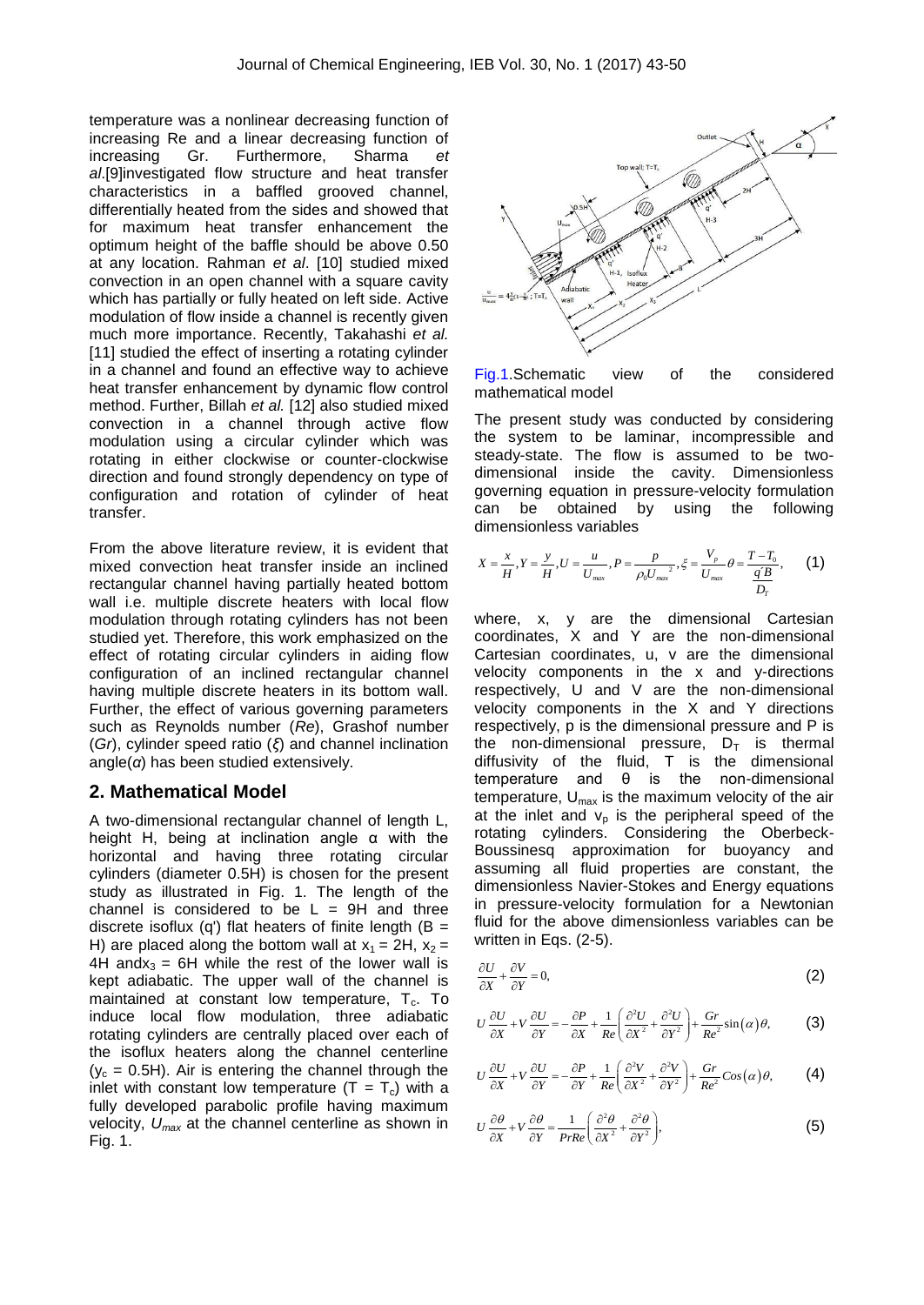The dimensionless governing parameters used in (3-5) are known as the Reynolds number (Re), Grashof number (Gr) and Prandtl number (Pr) that are defined as follows:

$$
Re = \frac{U_{max}H}{V}, Gr = \frac{g\beta\Delta T H^3}{V^2}, Pr = \frac{V}{D_T}.
$$
 (6)

The relationship between the stream functions (Ψ) and the velocity components (U, V) are:

$$
U = \frac{\partial \Psi}{\partial Y}, V = -\frac{\partial \Psi}{\partial X},
$$
 (7)

$$
\frac{\partial^2 \Psi}{\partial X^2} + \frac{\partial^2 \Psi}{\partial Y^2} = \frac{\partial U}{\partial Y} - \frac{\partial V}{\partial X}.
$$
 (8)

Since, the channel walls are solid and stationary; therefore, no-slip condition exists on the walls. However, the circular cylinders are rotating with constant speed and the thermal condition is kept adiabatic.

Table 1.Boundary conditions of the present problem

| Temperature                                                                                       |
|---------------------------------------------------------------------------------------------------|
|                                                                                                   |
| $\partial \theta / \partial X = 0$                                                                |
|                                                                                                   |
| Adiabatic segments                                                                                |
| Heat source<br>$\partial \theta / \partial Y = -1$                                                |
| "n" is the<br>$V_{cyl} = \frac{-\xi(X - X_c)}{\sqrt{(X - X_c)^2 + (Y - Y_c)^2}}$ normal direction |
| $\partial \theta / \partial Y = 0$<br>$\partial \theta / \partial \eta = 0$                       |

The average Nusselt number along a surface of length "s" can be written as,

$$
Nu_{avg} = \frac{1}{s} \int \frac{1}{\theta} ds,
$$
\n(9)

To estimate the effectiveness of the local flow modulation for heat transfer enhancement via rotating cylinder with respect to the base case (no cylinder condition), the normalized Nusselt number has been expressed in terms of the ratio of the average Nusselt number of the heater with rotating cylinders to that of no cylinder condition as follows:

$$
Nu / Nu_{nc} = \frac{Nu_{avg,Rotating-cylinder}}{Nu_{avg,No-cylinder}}.
$$
 (10)

#### **3. Numerical Methodology and Model Validation**

In order to investigate the thermal and flow behaviors in the rectangular channel, Galerkin weighted residual method of finite element formulation is used in the present work. The computational domain is discretized into nonuniform triangular elements in order to solve the non-dimensional variables. Finer mesh near the solid boundary and comparatively coarser mesh around the center region of the channel are employed for getting more accurate result due to the fact that dependent variables change rapidly near the boundary. The precision of the computation method is examined via grid validation check. Nine different non-uniform meshes are employed to check the sensitivity of the grid. The grid sensitivity check is performed at Re = 100, Gr =  $10^4$  and  $\alpha$  =  $0^\circ$ , which is shown in Fig. 2. It is evident from the figure that the average Nusselt number becomes almost constant at about elements number of 13222 which is selected for further computations for this investigation.



Fig.2.Variation of average Nusselt number along with different element size for Re = 100, Gr =  $10^4$ and  $\alpha = 0^\circ$ .



Fig.3.Comparison of average Nusselt number of Guimaraes and Menon study [1] with the present study.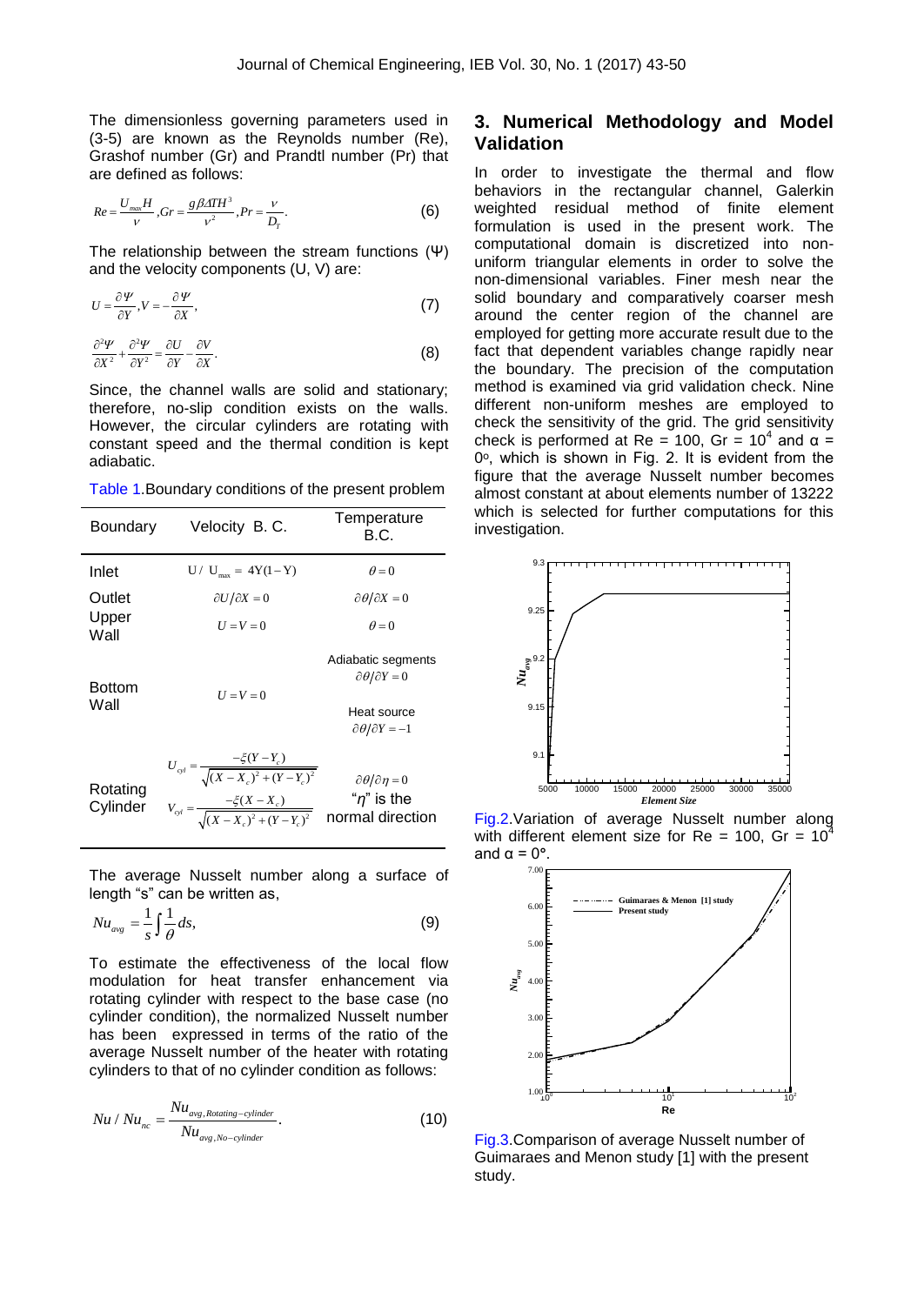In order to check the accuracy of the present computational model a validation check of the average Nusselt number for the present numerical model is compared with Guimaraes and Menon [1] in Fig. 3. The average Nusselt number for both the model is evaluated at Gr =  $10<sup>3</sup>$  and  $α = 0<sup>5</sup>$ . From Fig. 2, it can be confirmed that there is an excellent agreement between the two studies. Therefore, we can claim that the present approach is suitable for further use with satisfactory accuracy.

#### **4. Results and Discussion**

In the present study numerical simulations on mixed convection in an inclined rectangular channel has been performed, containing partially heated bottom wall connected by adiabatic segments, where rotating cylinders are inserted above each of the heaters. Cylinders are rotated in counterclockwise direction at different speeds which are adiabatic. Air is considered as the working fluid inside the channel with the fixed  $Pr = 0.71$ . Simulations have been performed by varying Gr from  $10^3 \sim 10^5$ , inclination angle (α) from  $0^\circ \sim 90^\circ$ , speed ratios of cylinders (ξ) from  $0.5 \sim 2.0$  at Re from 1  $\sim$  100 to inspect the effect of heat transfer characteristics of heaters in the channel. Temperature field and flow field are properly investigated in terms of isothermal lines and streamlines respectively. Heat transfer visualization is also performed in terms of Normalized Nusselt number (Nu/Nu<sub>nc</sub>).



Fig.4. Variation of streamlines with Gr at Re = 1,  $\alpha$  =  $0^{\circ}$  and ξ = 1.0.

In Fig.4, the effect of Gr on streamlines is depicted at Re = 1.0. Local flow modulation generated by the rotation of cylinder creates secondary circulation which becomes stronger with increasing Gr. At Gr =  $10<sup>3</sup>$  secondary circulation is very weak and Gr =  $10<sup>4</sup>$ and  $10<sup>5</sup>$  with the increase of buoyancy force secondary circulation turn into strong to stronger. At lower Re cylinder works like an obstacle and so inertia force become weaker after passing through each of the cylinders which makes the flow discontinuous also. With the decrease of inertia force each cylinder creates its own secondary circulation adjacent to it, which can be seen between second and third cylinder at Gr =  $10^4$  and  $10^5$ .

Fig. 5 describes the effect of Gr on streamlines at  $Re = 10$ . At lower Gr, flow is continuous due to comparatively higher inertia force. At Gr =  $10^4$ , flow start to become discontinuous along with the creation of secondary circulation due to higher buoyancy force. At  $Gr = 10^5$ , secondary circulation is completely created and flow becomes discontinuous.



Fig.5. Variation of streamlines with Gr at Re =  $10$ ,  $\alpha$  = 0° and  $\xi$  = 1.0.

Fig. 6 demonstrates the pattern of streamlines at *Re* = 100 where flow is very strong and secondary circulation is completely eliminated due to high inertia force. With the increasing of *Gr*, flow pattern is hardly changed and remains continuous throughout the channel.



Fig.6. Variation of streamlines with Gr at Re =  $100$ ,  $\alpha$  = 0° and  $\xi$  = 1.0.



Fig.7.Variation of Streamlines with ξ at Re = 10 and Gr =  $10^3$  and  $\alpha = 0^\circ$ .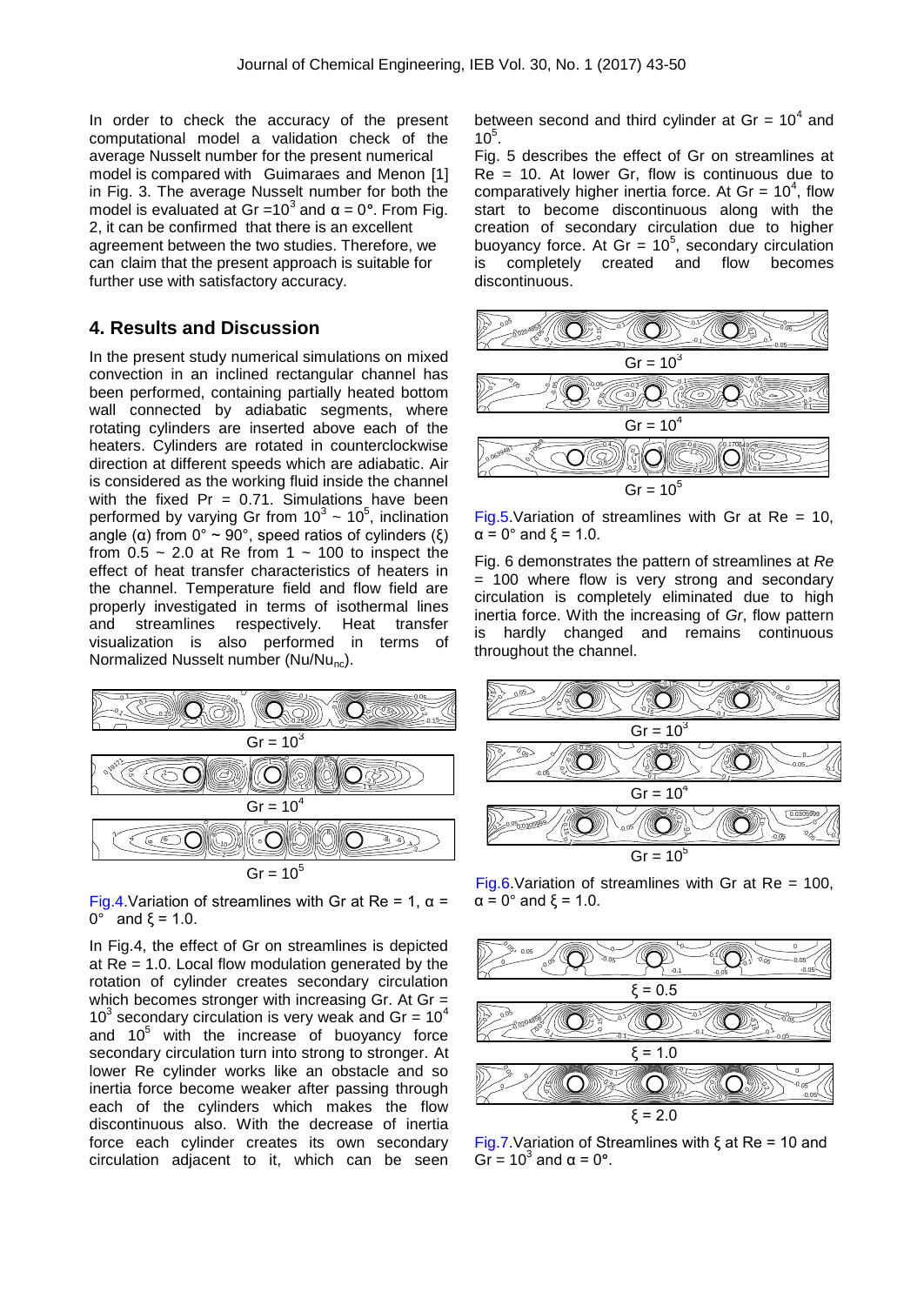Fig. 7 illustrates the effect of speed ratios on streamlines at Re = 10 and Gr =  $10^3$ . At low speed ratio,  $ξ = 0.5$  circulation is weak and attached with cylinders. At ξ = 1.0, circulation becomes stronger than before but still remains attached with the cylinder walls. At  $ξ = 2.0$ , due to higher rotation of cylinder, more strong circulation of flow is created which is separated from cylinder wall and fully spread out along height of the channel.



Fig.8.Variation of Isotherm lines with *Gr* at *Re* = 1 and  $α = 0°$  and  $ξ = 1.0$ .

Fig. 8 narrates effect of *Gr* on isotherm lines at *Re*   $=1$ . At *Gr*  $=10^3$ , due to lower buoyancy force, isotherm lines are approximately dome shaped and parallel to each other which indicates conduction dominated mixed convection.

At higher *Gr*, dome shaped is distorted by the rotation of cylinders and due to more buoyancy force which means that heat transfer is convection dominated and this phenomenon becomes prominent at *Gr* = 10<sup>5</sup>.



Fig.9. Variation of Isotherm lines with Re at Gr =  $10^5$ at  $\alpha = 0^\circ$  and  $\xi = 1.0$ .

Fig. 9 depicts the effect of Re on isotherm lines at  $Gr = 10<sup>5</sup>$ . At lower Re = 1, shape of isotherm lines depend mainly on buoyancy force and distortion of isotherm lines are noticeable due to rotation of cylinders. At higher Re, dome shaped goes rightward due to high inertia force and effect is more significant at  $Re = 100$  where isotherm lines are approximately straight through the channel and effect of rotation of cylinder is less dominant.



Fig.10. Variation of Isotherm lines with ξ at Re = 10 and Gr =  $10^3$  and  $\alpha$  = 0°.

Fig.10 depicts the effect of speed ratios on isotherm lines at Re = 10 and Gr =  $10<sup>3</sup>$ . At speed ratio, ξ = 0.5 isotherm lines are hardly distorted due to lower rotational speed of cylinders. At higher speed ratio isotherm lines are highly distorted at counterclockwise direction by the rotation of cylinders and tried to become straight at downstream of channel.

Fig.11 shows the effect of *Gr* on Normalized Nusselt number ( $Nu/Mu_{nc}$ ) of three heaters for different speed ratios  $(\xi)$  at Re = 1, 10 and 100 at horizontal channel (α = 0**°**). Normalized Nusselt number is used to compare the heat transfer characteristics when cylinders are added above the heaters with no cylinder condition. At Re = 1.0, lower Gr =  $10^3$  and  $\text{Gr} = 10^4$ , Nu/Nu<sub>nc</sub> is less than 1.0 which indicates that heat transfer is decreasing and addition of cylinders across the heaters acts like an obstacle. But at Gr =  $10^5$ , addition of cylinders enhances heat transfer around 5% at Heater -1, 10% at Heater-2 and 15% at Heater-3.Here heat transfer is not increased considerably due to very weak flow ( $Re =$ 1.0) and addition of cylinders are less effective for this condition .At higher speed ratio,  $ξ = 2.0$  heat transfer is more than other two speed ratios. At moderate flow (Re = 10) and  $ξ = 0.5$  heat transfer increases 6% for Heater-1, 9% for Heater-2, where heat transfer is almost constant with increasing Gr. But at Heater-3 heat transfer increases 35% at lower to moderate Gr and around 20% for higher Gr. In this condition at ξ = 1.0 heat transfer increases around 10%  $\sim$  20% for all heaters due to flow modulation. At  $ξ = 2.0$ , heat transfer is most for Heater-1 & Heater-2 than other two lower speed ratios around 15% ~ 35% and decreases at higher Gr. But in this condition at Heater-3 heat transfer increases around 15% due to addition of cylinders. In Fig 11 at Re = 100 and  $ξ = 0.5$ , heat transfer increases 32% for Heater-1, 22% for Heater-2 and 18% for Heater-3.At  $\xi = 1.0$ , increase of heat transfer is 40% for Heater-1, 28% for Heater-2 and 21% for Heater-3. Results demonstrate that increase of speed ratio enhance the heat transfer which is also true for  $\xi = 2.0$ . Here, heat transfer increases 55% for Heater-1, 42% for Heater-2 and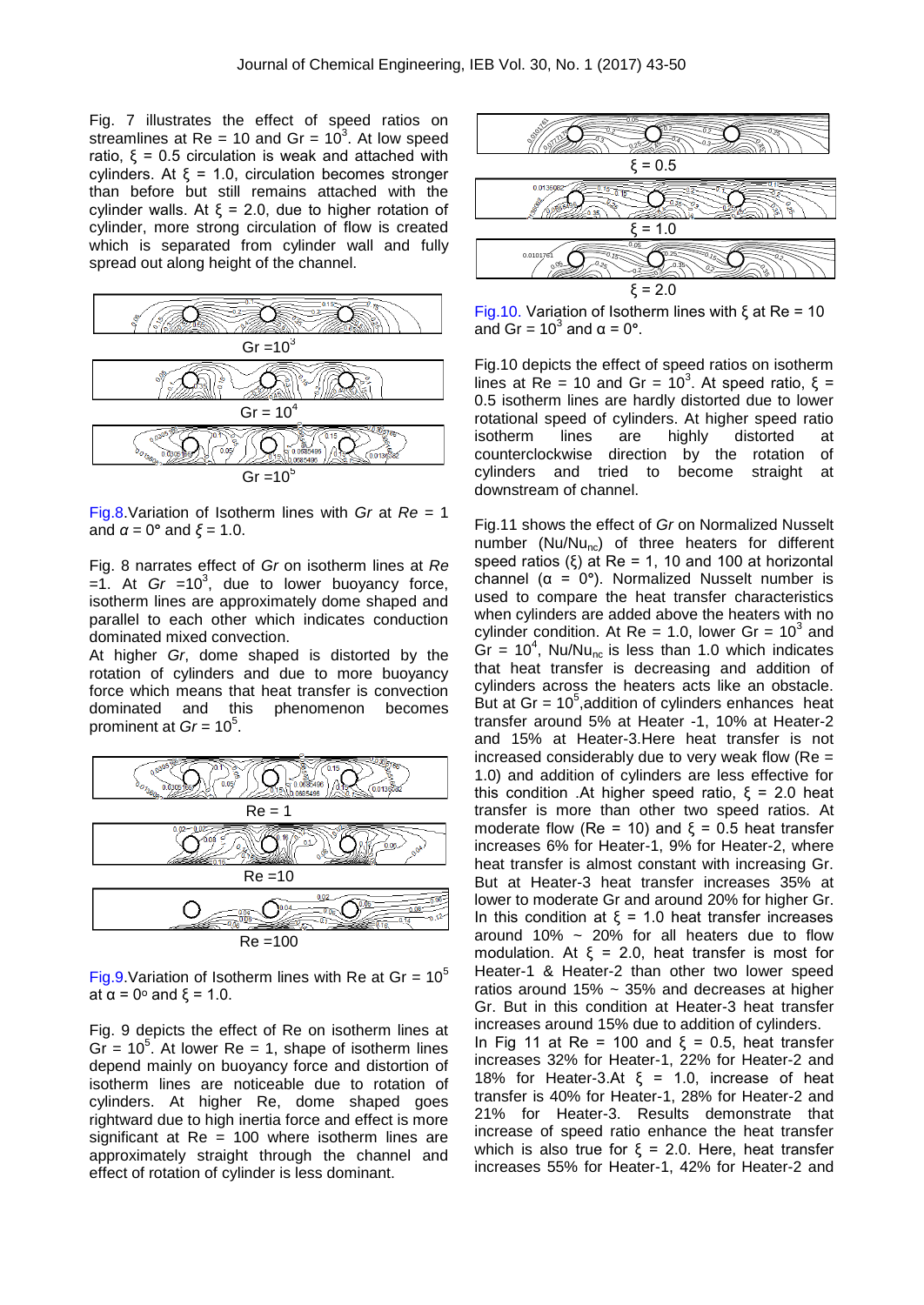

Fig.11. Effect of Gr on Normalized Nusselt number for different heaters at different speed ratios at Re = 1, 10 and 100 and at α = 0**°**.

38% for Heater-3.This study depicts that addition of cylinder at higher Re (= 100) enhances heat transfer considerably than no cylinder condition. At Heater-1, heat transfer is more than other two heaters, as more hot fluid is passed through Heater-2 and Heater-3. For all cases,  $Nu/Nu_{nc}$  remains almost constant with the increase of Gr.

Fig. 12, depicts the effect of inclination angle of channel (α) on Nu/Nu<sub>nc</sub> at Re = 1, 10and 100 at Gr  $= 10<sup>5</sup>$  for three heaters at different speed ratios. For Heater-1,  $Nu/Mu_{nc}$  is always greater than 1.0 for all inclination angles, because Heater- 1 is situated at close to entrance of flow. For Heater-2 and Heater-3, addition of cylinders is only effective for approximately horizontal channel (α = 0**°** ~ 10**°**). At higher inclination angle, addition of cylinder has negative effect on heat transfer due to gravitational

and rotational effect. At  $Re = 100$ , Heater-1 is almost 30% ~ 50% efficient at all inclination angles. For all heaters heat transfer decreases with increasing α due to more gravitational force acting at opposite direction of the flow. At Heater-3 performance is very low at higher inclination angle.

#### **5. Conclusion**

The effect of local flow modulation using circular rotating cylinders on heat transfer during mixed convection in a 2-D inclined channel with partially heated bottom wall was the main focus of the present study. The study has been performed for a wide range of various system parameters such as, Reynolds Number (1 ≤ *Re* ≤ 100), Grashof number  $(10^{3}$ ≤ *Gr* ≤ 10<sup>5</sup>), Cylinder peripheral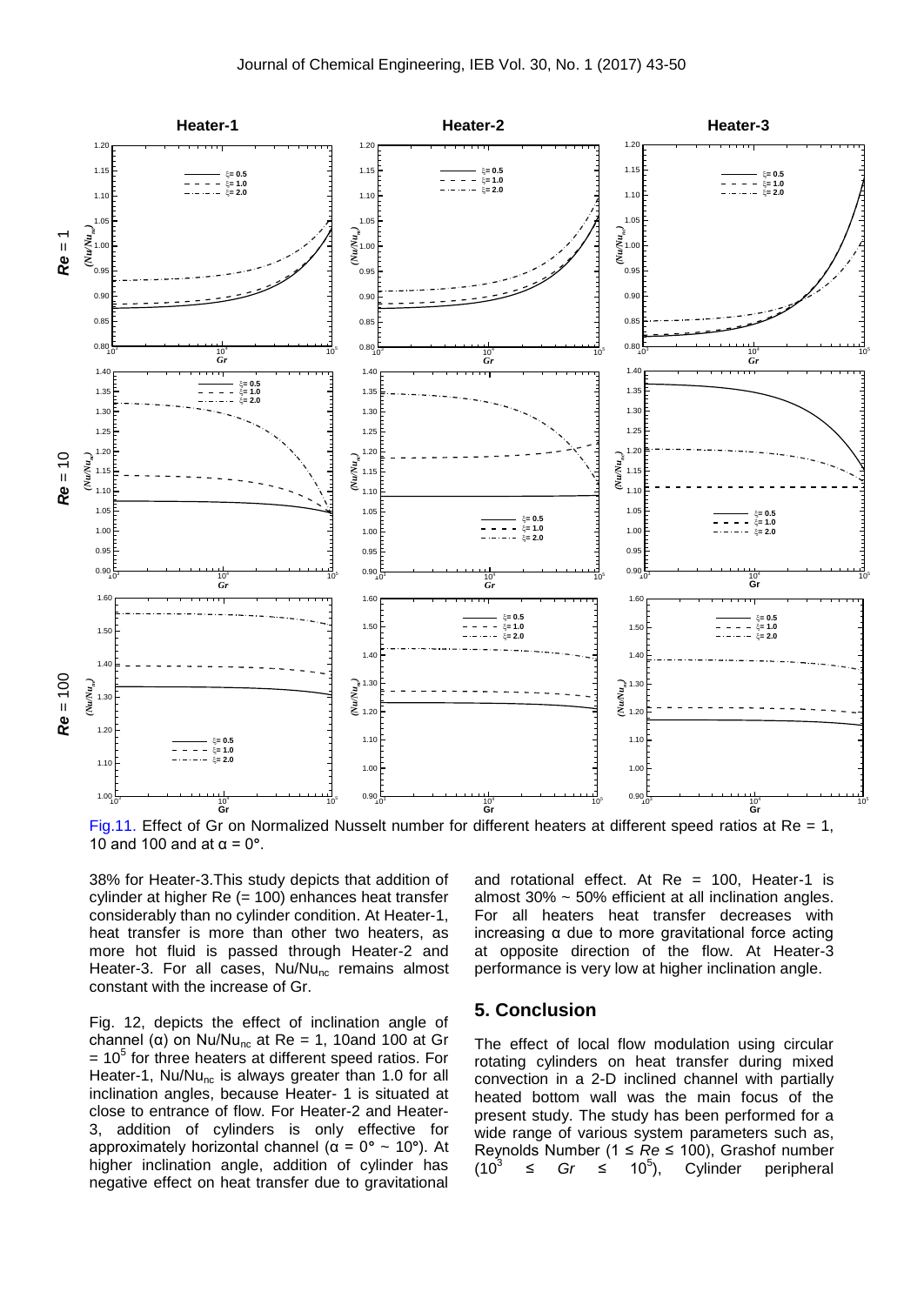

Fig.12. Variation of Normalized Nusselt Number with Inclination angle at different speed ratio at Re = 1, 10 and 100 at Gr =  $10^5$ .

speed to maximum inflow velocity ratio (0.5 ≤ *ξ* ≤ 2.0) and channel inclination angle ( $0^\circ \leq \alpha \leq 90^\circ$ ). From this study, following results have been obtained-

- Inertia force favors the flow field to be continuous across the channel while buoyancy force is liable for local secondary circulation. For very weak flow  $(Re = 1.0)$ , secondary circulation is created and gradually becomes stronger with increasing Gr. On the contrary at moderate to higher values of Re, (10/100) secondary circulation diminishes gradually and flow becomes continuous therefore heat transfer enhancement occurs.
- Local flow modulation may even decrease heat transfer when the modulators act as flow obstacles at lower values of Re and Gr.
- Heat transfer enhancement due to local flow modulation has been found to depend on the location of the heater itself.
- **With increasing speed ratio of the rotating** cylinder, influence of local flow modulation on channel main flow in increased. Distortion of isotherm lines is more at higher speed ratio compared to lower speed ratio.
- At lower values of Re, flow modulation is only effective for higher values of Gr. For moderate to higher values of Re, heat transfer enhances around 25% to 55% for different cases by flow modulation with rotating cylinder.